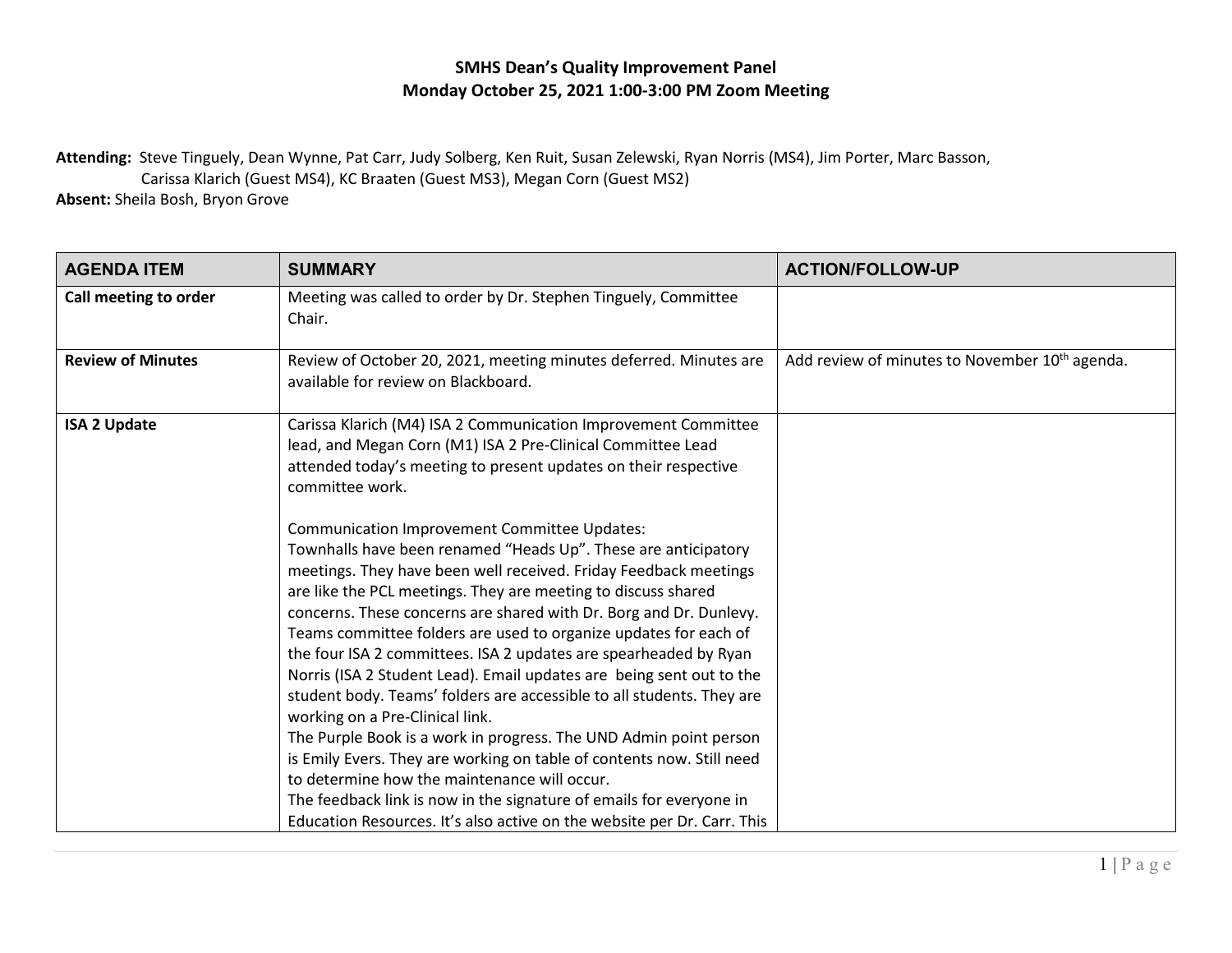| may need to be communicated to students and will be added to the<br>agenda for the communication committee meeting next week. The<br>update emails from Ryan Norris also includes the link. It's also at the<br>bottom of every clinical course evaluation form per Susan Zelewski.<br>It was clarified that there is now one link for all medical students.<br>When submissions are received, they are separated out by pre-<br>clinical and clinical with Dr. Carr addressing pre-clinical and Dr.<br>Tinguely addressing the clinical questions or comments. Responses<br>are emailed out by OMA at regular intervals.<br>There has been some discussion about a new position for a<br>communication coordinator. Dr. Tinguely commented that we're<br>currently lacking a centralized communication system. The ISA 2<br>committees are using TEAMS and the student reps (e.g., SASRC) are<br>using OneDrive. Carissa mentioned that Emily Evers may be the one<br>to inform newly elected student leaders of their responsibilities.<br>Discussed how best to communicate student leader responsibilities<br>to existing student leaders. Dr. Tinguely commented that this will be<br>added to the agenda for the communication meeting on<br>Wednesday.<br>Briefly discussed how to ensure that the newly implemented ISA 2<br>recommendations will continue and who will ensure that they are<br>monitored and evaluated when the current student leaders<br>graduate.<br>Pre-Clinical Committee Updates:<br>Green Tasks (completed) were discussed first. Unforeseen<br>consequence of the new preclinical curriculum is the lack of breaks<br>in Phase 1. A vote occurred in February of last year which resulted in<br>a change from an 18-month curriculum to a 20- month curriculum.<br>This was a positive change.<br>Second completed task was the number of PCL hours. In the new<br>process there are fewer PCL cases. The 5 students who remediated<br>felt this was a positive change.<br>Sim Center IPHC has received positive feedback. In response to the<br>positive feedback, Dr. Allen was able to create additional<br>opportunities. |  |  |
|----------------------------------------------------------------------------------------------------------------------------------------------------------------------------------------------------------------------------------------------------------------------------------------------------------------------------------------------------------------------------------------------------------------------------------------------------------------------------------------------------------------------------------------------------------------------------------------------------------------------------------------------------------------------------------------------------------------------------------------------------------------------------------------------------------------------------------------------------------------------------------------------------------------------------------------------------------------------------------------------------------------------------------------------------------------------------------------------------------------------------------------------------------------------------------------------------------------------------------------------------------------------------------------------------------------------------------------------------------------------------------------------------------------------------------------------------------------------------------------------------------------------------------------------------------------------------------------------------------------------------------------------------------------------------------------------------------------------------------------------------------------------------------------------------------------------------------------------------------------------------------------------------------------------------------------------------------------------------------------------------------------------------------------------------------------------------------------------------------------------------------------------------------------|--|--|
|                                                                                                                                                                                                                                                                                                                                                                                                                                                                                                                                                                                                                                                                                                                                                                                                                                                                                                                                                                                                                                                                                                                                                                                                                                                                                                                                                                                                                                                                                                                                                                                                                                                                                                                                                                                                                                                                                                                                                                                                                                                                                                                                                                |  |  |
|                                                                                                                                                                                                                                                                                                                                                                                                                                                                                                                                                                                                                                                                                                                                                                                                                                                                                                                                                                                                                                                                                                                                                                                                                                                                                                                                                                                                                                                                                                                                                                                                                                                                                                                                                                                                                                                                                                                                                                                                                                                                                                                                                                |  |  |
|                                                                                                                                                                                                                                                                                                                                                                                                                                                                                                                                                                                                                                                                                                                                                                                                                                                                                                                                                                                                                                                                                                                                                                                                                                                                                                                                                                                                                                                                                                                                                                                                                                                                                                                                                                                                                                                                                                                                                                                                                                                                                                                                                                |  |  |
|                                                                                                                                                                                                                                                                                                                                                                                                                                                                                                                                                                                                                                                                                                                                                                                                                                                                                                                                                                                                                                                                                                                                                                                                                                                                                                                                                                                                                                                                                                                                                                                                                                                                                                                                                                                                                                                                                                                                                                                                                                                                                                                                                                |  |  |
|                                                                                                                                                                                                                                                                                                                                                                                                                                                                                                                                                                                                                                                                                                                                                                                                                                                                                                                                                                                                                                                                                                                                                                                                                                                                                                                                                                                                                                                                                                                                                                                                                                                                                                                                                                                                                                                                                                                                                                                                                                                                                                                                                                |  |  |
|                                                                                                                                                                                                                                                                                                                                                                                                                                                                                                                                                                                                                                                                                                                                                                                                                                                                                                                                                                                                                                                                                                                                                                                                                                                                                                                                                                                                                                                                                                                                                                                                                                                                                                                                                                                                                                                                                                                                                                                                                                                                                                                                                                |  |  |
|                                                                                                                                                                                                                                                                                                                                                                                                                                                                                                                                                                                                                                                                                                                                                                                                                                                                                                                                                                                                                                                                                                                                                                                                                                                                                                                                                                                                                                                                                                                                                                                                                                                                                                                                                                                                                                                                                                                                                                                                                                                                                                                                                                |  |  |
|                                                                                                                                                                                                                                                                                                                                                                                                                                                                                                                                                                                                                                                                                                                                                                                                                                                                                                                                                                                                                                                                                                                                                                                                                                                                                                                                                                                                                                                                                                                                                                                                                                                                                                                                                                                                                                                                                                                                                                                                                                                                                                                                                                |  |  |
|                                                                                                                                                                                                                                                                                                                                                                                                                                                                                                                                                                                                                                                                                                                                                                                                                                                                                                                                                                                                                                                                                                                                                                                                                                                                                                                                                                                                                                                                                                                                                                                                                                                                                                                                                                                                                                                                                                                                                                                                                                                                                                                                                                |  |  |
|                                                                                                                                                                                                                                                                                                                                                                                                                                                                                                                                                                                                                                                                                                                                                                                                                                                                                                                                                                                                                                                                                                                                                                                                                                                                                                                                                                                                                                                                                                                                                                                                                                                                                                                                                                                                                                                                                                                                                                                                                                                                                                                                                                |  |  |
|                                                                                                                                                                                                                                                                                                                                                                                                                                                                                                                                                                                                                                                                                                                                                                                                                                                                                                                                                                                                                                                                                                                                                                                                                                                                                                                                                                                                                                                                                                                                                                                                                                                                                                                                                                                                                                                                                                                                                                                                                                                                                                                                                                |  |  |
|                                                                                                                                                                                                                                                                                                                                                                                                                                                                                                                                                                                                                                                                                                                                                                                                                                                                                                                                                                                                                                                                                                                                                                                                                                                                                                                                                                                                                                                                                                                                                                                                                                                                                                                                                                                                                                                                                                                                                                                                                                                                                                                                                                |  |  |
|                                                                                                                                                                                                                                                                                                                                                                                                                                                                                                                                                                                                                                                                                                                                                                                                                                                                                                                                                                                                                                                                                                                                                                                                                                                                                                                                                                                                                                                                                                                                                                                                                                                                                                                                                                                                                                                                                                                                                                                                                                                                                                                                                                |  |  |
|                                                                                                                                                                                                                                                                                                                                                                                                                                                                                                                                                                                                                                                                                                                                                                                                                                                                                                                                                                                                                                                                                                                                                                                                                                                                                                                                                                                                                                                                                                                                                                                                                                                                                                                                                                                                                                                                                                                                                                                                                                                                                                                                                                |  |  |
|                                                                                                                                                                                                                                                                                                                                                                                                                                                                                                                                                                                                                                                                                                                                                                                                                                                                                                                                                                                                                                                                                                                                                                                                                                                                                                                                                                                                                                                                                                                                                                                                                                                                                                                                                                                                                                                                                                                                                                                                                                                                                                                                                                |  |  |
|                                                                                                                                                                                                                                                                                                                                                                                                                                                                                                                                                                                                                                                                                                                                                                                                                                                                                                                                                                                                                                                                                                                                                                                                                                                                                                                                                                                                                                                                                                                                                                                                                                                                                                                                                                                                                                                                                                                                                                                                                                                                                                                                                                |  |  |
|                                                                                                                                                                                                                                                                                                                                                                                                                                                                                                                                                                                                                                                                                                                                                                                                                                                                                                                                                                                                                                                                                                                                                                                                                                                                                                                                                                                                                                                                                                                                                                                                                                                                                                                                                                                                                                                                                                                                                                                                                                                                                                                                                                |  |  |
|                                                                                                                                                                                                                                                                                                                                                                                                                                                                                                                                                                                                                                                                                                                                                                                                                                                                                                                                                                                                                                                                                                                                                                                                                                                                                                                                                                                                                                                                                                                                                                                                                                                                                                                                                                                                                                                                                                                                                                                                                                                                                                                                                                |  |  |
|                                                                                                                                                                                                                                                                                                                                                                                                                                                                                                                                                                                                                                                                                                                                                                                                                                                                                                                                                                                                                                                                                                                                                                                                                                                                                                                                                                                                                                                                                                                                                                                                                                                                                                                                                                                                                                                                                                                                                                                                                                                                                                                                                                |  |  |
|                                                                                                                                                                                                                                                                                                                                                                                                                                                                                                                                                                                                                                                                                                                                                                                                                                                                                                                                                                                                                                                                                                                                                                                                                                                                                                                                                                                                                                                                                                                                                                                                                                                                                                                                                                                                                                                                                                                                                                                                                                                                                                                                                                |  |  |
|                                                                                                                                                                                                                                                                                                                                                                                                                                                                                                                                                                                                                                                                                                                                                                                                                                                                                                                                                                                                                                                                                                                                                                                                                                                                                                                                                                                                                                                                                                                                                                                                                                                                                                                                                                                                                                                                                                                                                                                                                                                                                                                                                                |  |  |
|                                                                                                                                                                                                                                                                                                                                                                                                                                                                                                                                                                                                                                                                                                                                                                                                                                                                                                                                                                                                                                                                                                                                                                                                                                                                                                                                                                                                                                                                                                                                                                                                                                                                                                                                                                                                                                                                                                                                                                                                                                                                                                                                                                |  |  |
|                                                                                                                                                                                                                                                                                                                                                                                                                                                                                                                                                                                                                                                                                                                                                                                                                                                                                                                                                                                                                                                                                                                                                                                                                                                                                                                                                                                                                                                                                                                                                                                                                                                                                                                                                                                                                                                                                                                                                                                                                                                                                                                                                                |  |  |
|                                                                                                                                                                                                                                                                                                                                                                                                                                                                                                                                                                                                                                                                                                                                                                                                                                                                                                                                                                                                                                                                                                                                                                                                                                                                                                                                                                                                                                                                                                                                                                                                                                                                                                                                                                                                                                                                                                                                                                                                                                                                                                                                                                |  |  |
|                                                                                                                                                                                                                                                                                                                                                                                                                                                                                                                                                                                                                                                                                                                                                                                                                                                                                                                                                                                                                                                                                                                                                                                                                                                                                                                                                                                                                                                                                                                                                                                                                                                                                                                                                                                                                                                                                                                                                                                                                                                                                                                                                                |  |  |
|                                                                                                                                                                                                                                                                                                                                                                                                                                                                                                                                                                                                                                                                                                                                                                                                                                                                                                                                                                                                                                                                                                                                                                                                                                                                                                                                                                                                                                                                                                                                                                                                                                                                                                                                                                                                                                                                                                                                                                                                                                                                                                                                                                |  |  |
|                                                                                                                                                                                                                                                                                                                                                                                                                                                                                                                                                                                                                                                                                                                                                                                                                                                                                                                                                                                                                                                                                                                                                                                                                                                                                                                                                                                                                                                                                                                                                                                                                                                                                                                                                                                                                                                                                                                                                                                                                                                                                                                                                                |  |  |
|                                                                                                                                                                                                                                                                                                                                                                                                                                                                                                                                                                                                                                                                                                                                                                                                                                                                                                                                                                                                                                                                                                                                                                                                                                                                                                                                                                                                                                                                                                                                                                                                                                                                                                                                                                                                                                                                                                                                                                                                                                                                                                                                                                |  |  |
|                                                                                                                                                                                                                                                                                                                                                                                                                                                                                                                                                                                                                                                                                                                                                                                                                                                                                                                                                                                                                                                                                                                                                                                                                                                                                                                                                                                                                                                                                                                                                                                                                                                                                                                                                                                                                                                                                                                                                                                                                                                                                                                                                                |  |  |
|                                                                                                                                                                                                                                                                                                                                                                                                                                                                                                                                                                                                                                                                                                                                                                                                                                                                                                                                                                                                                                                                                                                                                                                                                                                                                                                                                                                                                                                                                                                                                                                                                                                                                                                                                                                                                                                                                                                                                                                                                                                                                                                                                                |  |  |
|                                                                                                                                                                                                                                                                                                                                                                                                                                                                                                                                                                                                                                                                                                                                                                                                                                                                                                                                                                                                                                                                                                                                                                                                                                                                                                                                                                                                                                                                                                                                                                                                                                                                                                                                                                                                                                                                                                                                                                                                                                                                                                                                                                |  |  |
|                                                                                                                                                                                                                                                                                                                                                                                                                                                                                                                                                                                                                                                                                                                                                                                                                                                                                                                                                                                                                                                                                                                                                                                                                                                                                                                                                                                                                                                                                                                                                                                                                                                                                                                                                                                                                                                                                                                                                                                                                                                                                                                                                                |  |  |
|                                                                                                                                                                                                                                                                                                                                                                                                                                                                                                                                                                                                                                                                                                                                                                                                                                                                                                                                                                                                                                                                                                                                                                                                                                                                                                                                                                                                                                                                                                                                                                                                                                                                                                                                                                                                                                                                                                                                                                                                                                                                                                                                                                |  |  |
|                                                                                                                                                                                                                                                                                                                                                                                                                                                                                                                                                                                                                                                                                                                                                                                                                                                                                                                                                                                                                                                                                                                                                                                                                                                                                                                                                                                                                                                                                                                                                                                                                                                                                                                                                                                                                                                                                                                                                                                                                                                                                                                                                                |  |  |
|                                                                                                                                                                                                                                                                                                                                                                                                                                                                                                                                                                                                                                                                                                                                                                                                                                                                                                                                                                                                                                                                                                                                                                                                                                                                                                                                                                                                                                                                                                                                                                                                                                                                                                                                                                                                                                                                                                                                                                                                                                                                                                                                                                |  |  |
|                                                                                                                                                                                                                                                                                                                                                                                                                                                                                                                                                                                                                                                                                                                                                                                                                                                                                                                                                                                                                                                                                                                                                                                                                                                                                                                                                                                                                                                                                                                                                                                                                                                                                                                                                                                                                                                                                                                                                                                                                                                                                                                                                                |  |  |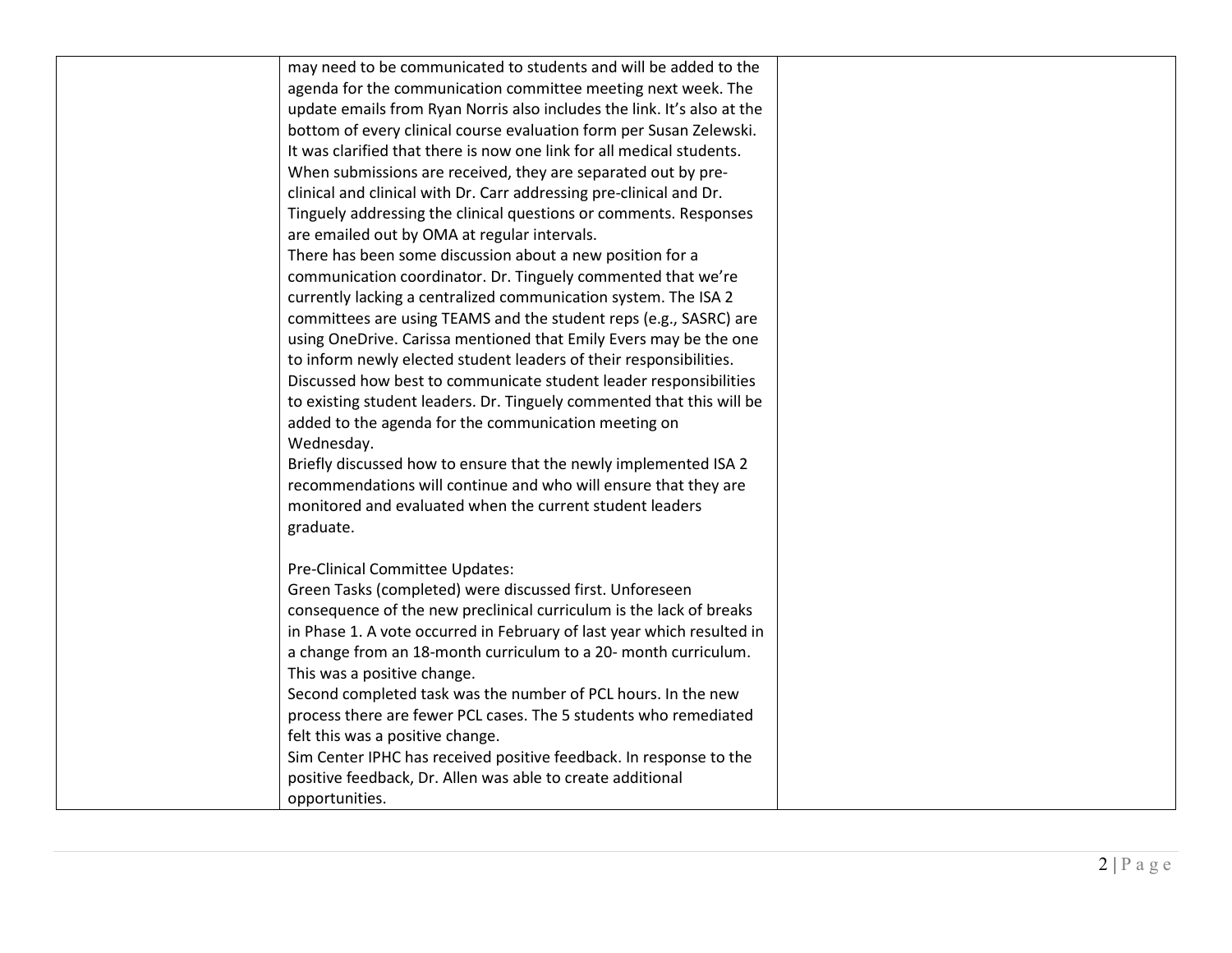| In terms of diversity, they are now using non-white mannequins,                              |  |
|----------------------------------------------------------------------------------------------|--|
| non-white names, with different cultural pieces. Students are excited                        |  |
| about this.                                                                                  |  |
| Panel of 3 <sup>rd</sup> and 4 <sup>th</sup> year clerkship sites that benefits out of state |  |
| students. This has been implemented and will occur for first year                            |  |
| students. It will include a panel who will provide information about                         |  |
| each site as well as pros and cons.                                                          |  |
| Yellow tasks:                                                                                |  |
| i-spiral student evaluation form. Students felt this wasn't a very                           |  |
| effective form. They suggested a sliding scale to see progress as                            |  |
| moving through unified sessions. The committee will continue their                           |  |
| work and then bring to UMEC. Dr. Van Eck shared with Megan a                                 |  |
| version of i-spiral 2.0. He asked her and the Pre-clinical Committee                         |  |
| to review this version and provide feedback.                                                 |  |
| IPHC - Ryan and Megan will be meeting with Dr. Eric Johnson and                              |  |
| Michelle Montgomery. Some dissatisfaction with the effectiveness                             |  |
| and the limited interaction for all professions.                                             |  |
| Two areas that they're still working on, include the allotted time for                       |  |
| lectures. Discussed the possibility of a popup in zoom to alert the                          |  |
| faculty that they are nearing the end of their allotted time. Dr.                            |  |
| Wynne suggested a joint email to faculty from both him and Dr. Carr                          |  |
| stating the expectations and outcomes. Dr. Wynne requested that                              |  |
| Ryan as the ISA Student Lead communicate to the student body that                            |  |
| this concern is being taken seriously and will be addressed with                             |  |
| faculty. Ryan will compose the message. Dr. Carr will review his                             |  |
| message prior to him sending out to the students.                                            |  |
| Improving the quality of the exam questions to mirror the USMLE.                             |  |
| Dr. Basson asked if this is still an issue with Step 1 going to pass/fail.                   |  |
| Megan responded that this is still an issue as Shelf exams and Step 2                        |  |
| exams require deeper level thinking questions. The sooner students                           |  |
| begin processing these types of questions, the more successful they                          |  |
| will be.                                                                                     |  |
| Dr. Tinguely shared the ISA table for Element 8.8-1 Student                                  |  |
| Workload in the Pre-clerkship Year. 55% of M1's are dissatisfied. He                         |  |
| asked Megan if she had any thoughts on the root cause of this                                |  |
| dissatisfaction. Megan commented that the PCL was huge. It was                               |  |